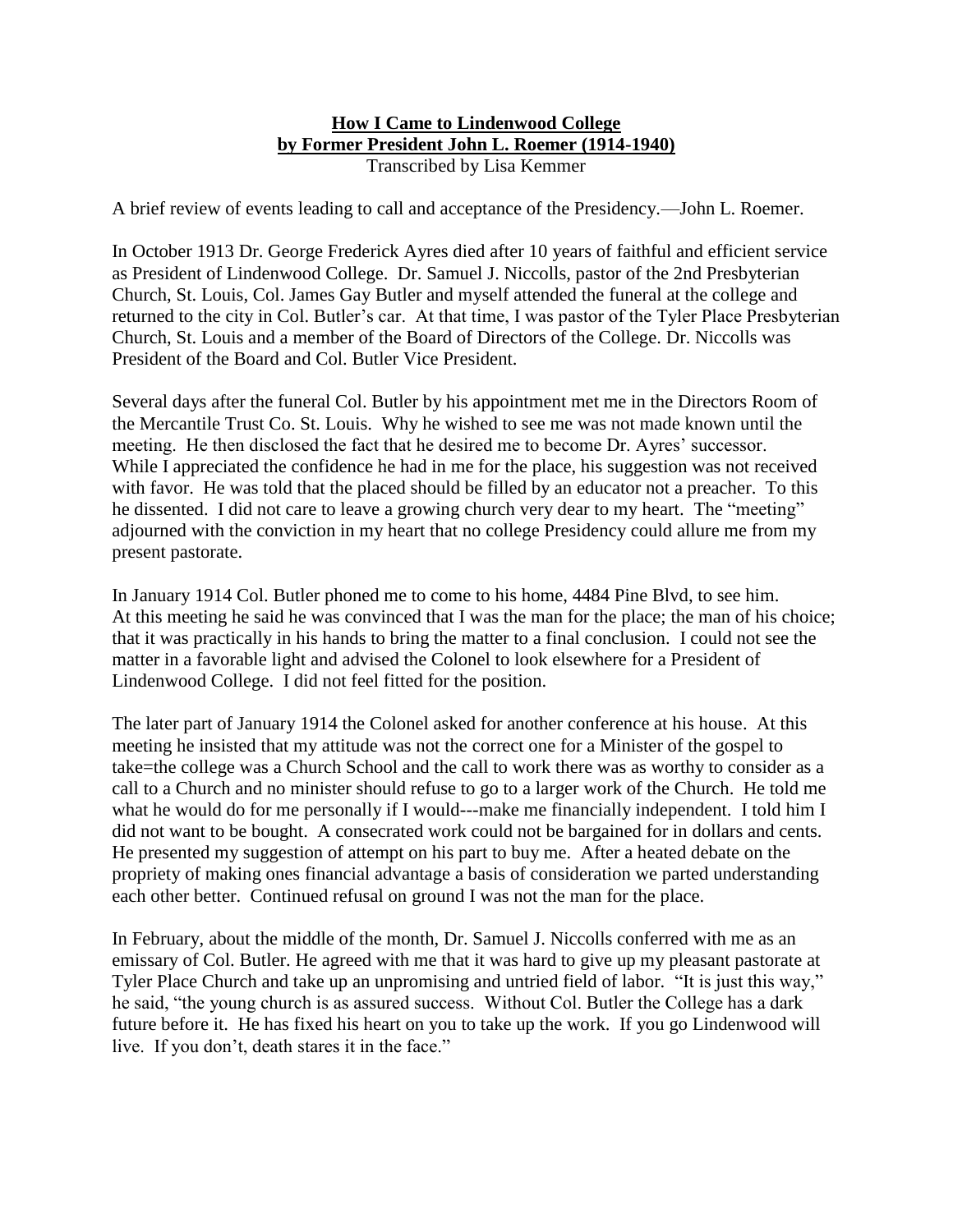Dr. Niccolls arranged for a Conference with Col. Butler in March which he joined. Matters were plainly thrashed out. The Col. promised to get back of the College with his means and make the College not it's President the object of his beneficence.

There was another obstacle in the way. None of us thought that the Tyler Place Church which I had served for more than nine years would refuse to become party to the change proposed. A vigorous protest was inaugurated. Dr. Niccolls arranged for me to conduct his prayer-meeting at the Second Presbyterian Church in exchange. He and Col. Butler arranged with the Session to have a congregational meeting following the regular services at Tyler Place to talk matters over. There was a large number present. Dr. Niccolls said afterward it seemed that the entire congregation turned out. After a lengthy meeting, lasting late into the night, in which some plain talk took place, the congregation agreed to yield and join in asking Presbyterian to dissolve the pastoral relations. Col. Butler told the people that if they would let their pastor go to Lindenwood he would stand back of him "to the last button on his vest."

The usual Presbyterian procedure was passed and May 12-1914 I entered upon my new duties as President-elect of Lindenwood College.

At the Commencement June 9-1914 the President-elect was formally inaugurated as President, Dr. Niccolls acting as Chairman and Col. Butler outlining what he would do in making the administration a success.

Following the inauguration ground was broken for a new dormitory to be called—Butler Hall— Col. Butler using the spade first, followed by Dr. Niccolls, myself, and John Olson Mayor of St. Charles.

# **Col. Butler and Dr. Niccolls**

Col. Butler and Dr. Niccolls were very close friends. Their friendship was of 48 years standing. Dr. Niccolls counsel was highly appreciated and generally followed by Col. Butler. They both had Lindenwood at heart. Their dream was expressed in the slogan adopted upon my entrance upon the work—"Lindenwood-the Wellesley of the West." These two old friends had a serious difference that nearly wrecked the project. When Col. Butler proposed building Butler Hall as an earnest of his intention to stand back of the College with his means, Dr. Niccolls thought his ideas were too extravagant. Two buildings-one for class-rooms the other for athletics—costing \$15,000 each was in Dr. Niccolls mind. I recall distinctly the day Col. Butler called me to his home and revealed Dr. Niccolls plan of building up the College. "Are you in favor of this?" "No, Col. I am not. We might as well stop before we begin if this is the vision of the future of Lindenwood," was my reply. "Well," said the Col., "Dr. Niccolls and I have had a previous difference on this point. I will not have my name associated with a cheap plan like that." The Colonel's will prevailed.

About the middle of June, about the 16th according to my recollection, Dr. Niccolls came to see me at the College. He was fearful lest we do something we would afterward regret and 1914 would be a year of sad recollections. He proposed that the Col. Be asked for \$100,000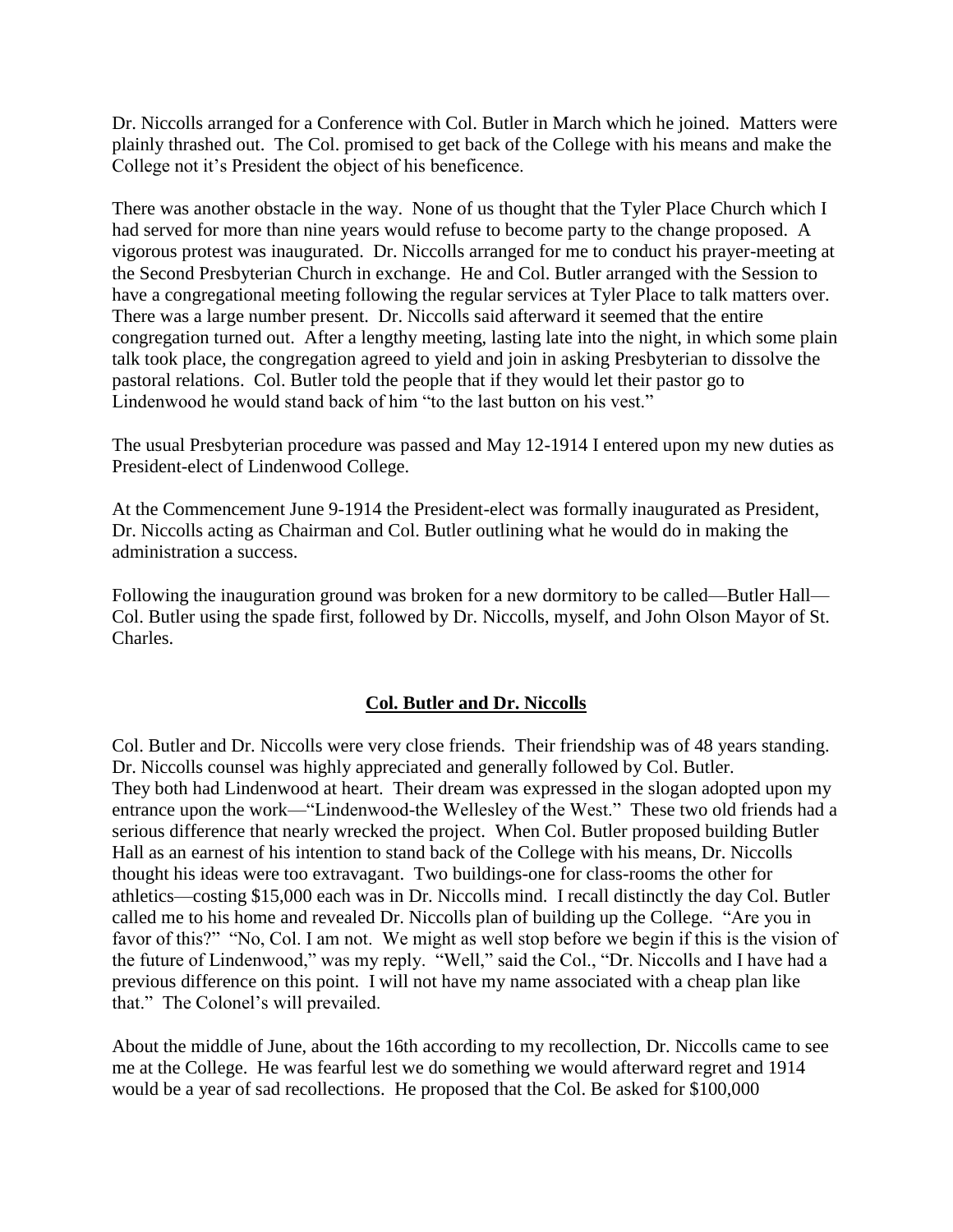endorsement to back up the School. I told the good Doctor I was not in accord with this proposition as I had been talking in the language of millions to the Colonel. "You don't need it," replied Dr. Niccolls, and continuing he said, "You will never get it."

The triangular difficulty was smoothed over when Butler Hall was completed and filled to capacity Sept. 1915. Dr. Niccolls and Col. Butler were the happiest mortals at the dedication of the hall which the Dr. dedicated with prayer.

When Dr. Nicolls passed away in August 1915, I suggested memorializing his name. I never saw the Col. Enter so whole-heartedly into a building project as the building of – "Niccolls Hall." Col. Butler passed away August of the year 1916. His greatest regret was that he would not see the completion of the building which he himself had largely planned for the man he so admired—his friend Samuel Jack Niccolls.

### **Mrs. Butler**

In the development of Lindenwood College, Mrs. Margaret Leggat Butler, wife of James Gay Butler, plays a very important role. Her name must be written in large letters. She made the "larger Lindenwood" possible.

Two incidents are vividly impressed on my memory. The first was a conference she called at her home 4484 West Pine Blvd, St. Louis, April 29, 1914. She wanted to see me before moving to St. Charles to express her good will and best wishes. She wanted Mrs. Roemer to be happy in new surroundings and planned many things for her comfort. The Col. was beaming with delight when the meeting ended and exclaimed: "Now for the Wellesley of the West."

The second was a few days before his death in August 1916. Unburdening himself he told me had failed to provide by will all he intended and promised me to do for Lindenwood. On the morrow he promised to send for the Mercantile Trust Co. officers and have a mission of his securities taken out of his box and given to the College. Feeling that his physical strength might fail he said to his wife who was with him in the last moments "Maggie I may be unable to do what I have planned but I want you to do what Dr. Roemer advises when I am gone." She readily promised, "I will Jimmie (this is how she always addressed him in the home) for we are both interested in Lindenwood." A brief prayer preceded my leaving for St. Charles after a whole day spent with him and at his home. Mrs. Nellie Eastlick, his niece, phoned for me at 8 a.m. that day and at 9 a.m. I was with the Colonel upon his request.

That night Col. Butler lapsed into unconsciousness from which he never rallied for any length of time. The promise made on that memorable day, Aug. 18, 1916, was faithfully kept by Mrs. Butler. Mrs. Butler invited me to dine and spend the day, August 27, the Sunday following the burial of the Colonel. The morning of that day I preached at the 2<sup>nd</sup> Presbyterian Church, St. Louis.

During our conversation after dinner Mrs. Butler asked me what my request for Lindenwood was. "Mrs. Butler, I would not care to lay a request before you but present a claim." She smiled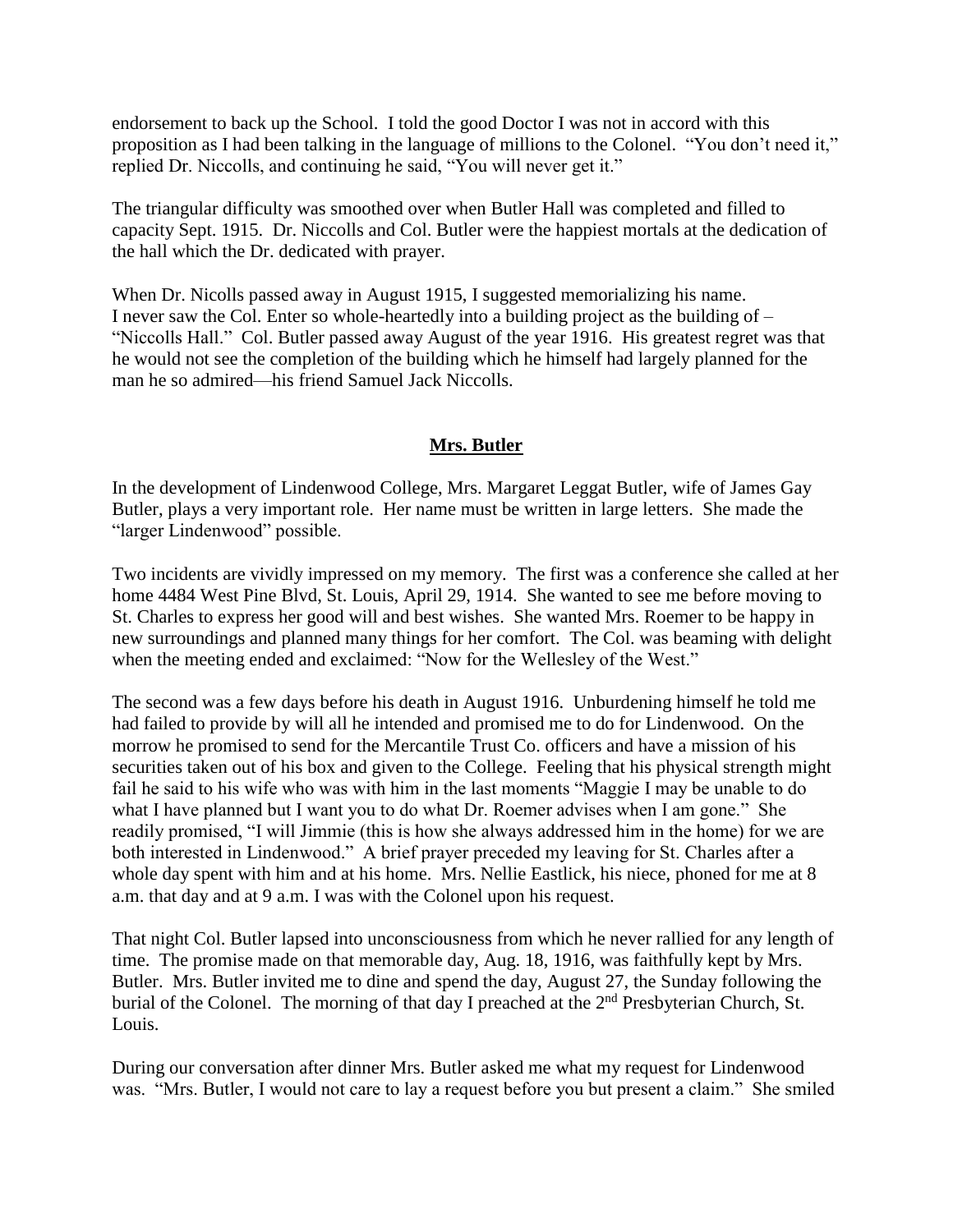and said-"I think you are right. You represent Jimmie and me in building up the School. We placed you there and we had invested our money under your direction." At her request my "claim" was presented. "After you have cared for all your relatives, when you come to your benevolent gifts I think we ought to get one-half of what is left." She said that seemed fair and she would provide for it. Although many contrary propositions were made her from time to time she stood by her promise and was true to Lindenwood. The promise made her husband was faithfully carried out. I believe Mrs. Butler's gift was one of the largest gifts every given by a woman to a Woman's College up to the time of her death. In addition to her gifts after death she gave \$250,000 to assure the College a sufficient endowment during her life to make possible the accrediting of the College by accrediting agencies.

### **Dr. John H. Miller**

The Apostle Paul is in the mind of the world as the greatest and ablest follower of Christ. Christianity never had a greater organizer and exponent of the faith than Paul. Yet Paul might have been lost to the "cause" had he not been introduced to the Church of Barnabas.

Col. Butler might have been lost to Lindenwood had it not been for Dr. John H. Miller of Kansas City, stated clerk of the Synod of Missouri. It was he who suggested and urged Dr. Niccolls to name Col. Butler for a vacancy on the Board of Directors. Dr. Niccolls was afraid that the Col. would not accept and his fears were well founded. Dr. Niccolls named Col. Butler; the Synod confirmed the nomination and the Stated Clerk notified him of his appointment. Col. Butler answered the letter refusing to accept. Dr. Miller and Col. Butler were friends dating back to the Civil War. Dr. Miller loved Lindenwood, was a faithful friend of the institution at all times and refused to accept the Colonel's reply as final. He wrote to him and urged him to withdraw his resignation. "We were faithful to our Country in time of need, let us be as faithful to our Church and it's institutions in the time of need" he wrote. The Colonel replied to his comrade in arms he would be faithful and withdrew his resignation.

Dr. Miller related this bit of interesting information after my connection with the College.

#### **Dr. Um.J.McKittrick**

Dr. McKittrick was pastor of the First Presbyterian Church and a member of the Board of Directors at time of my election to the presidency of Lindenwood College.

Beneath a brusque exterior his heart was as large as his physique. Always sympathetic, always willing to help a fellow-man in difficulty, I prize his memory for the wise counsel he gave me both as a pastor of a church and as a College President. "You have a mighty hard job ahead of you," he used to say. "It does not look very promising and it will test your whole being to reach the goal of Success. But don't get discouraged with the present appearance of an almost defunct institution. The Lord, Col. Butler and the rest of us will give you all the help we can if you make an honest effort to build up Lindenwood."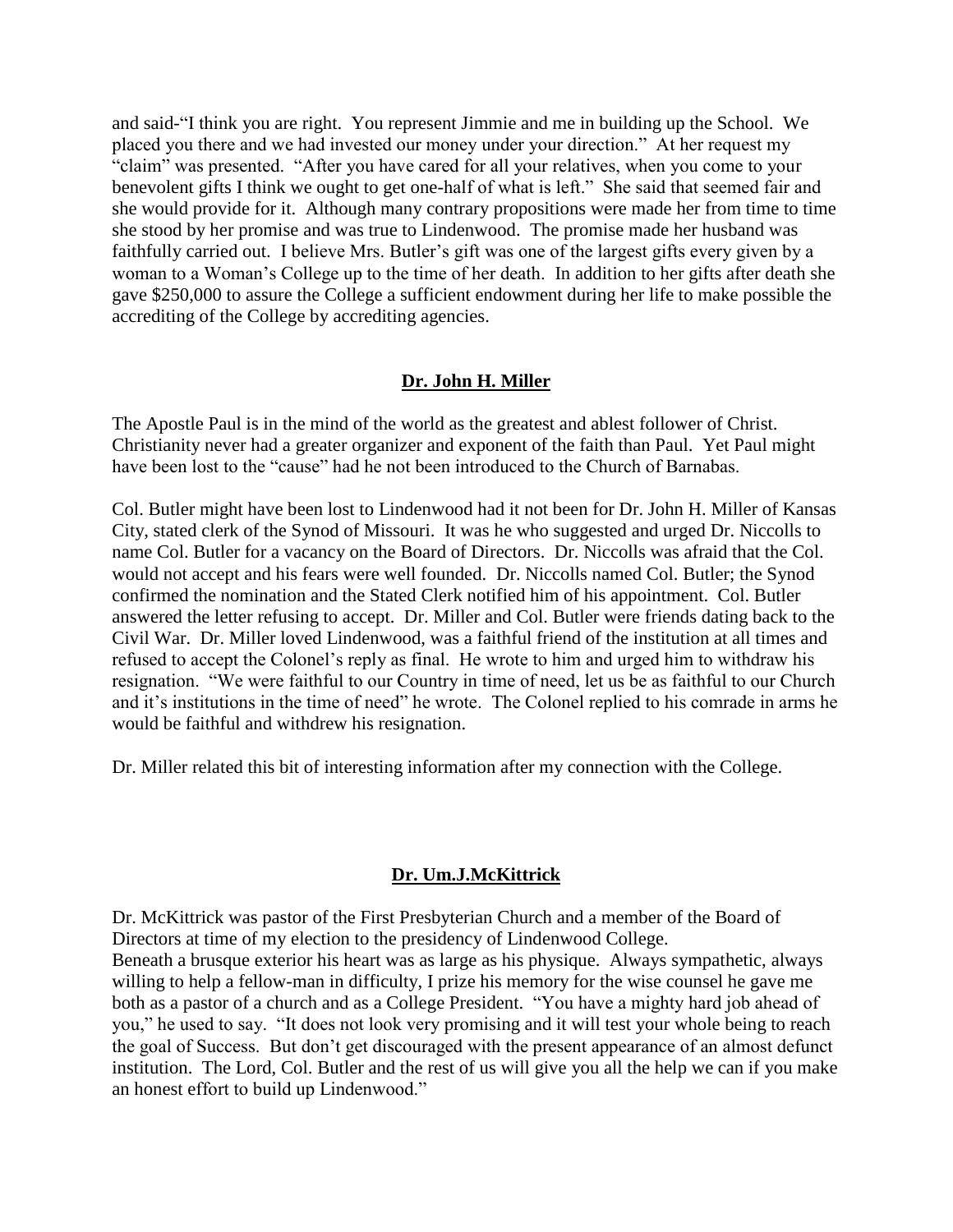Dr. McKittrick was not with us a great while, but to the time of his death he was loyal to the School he had represented as a Director for many years.

When Dr. McKittrick mentioned the Lord as being willing to help I told him a remark by Dr. Niccolls to the effect that it was not management but the Lord that had kept Lindenwood College from being ruined years ago.

The memory of the great-hearted McKittrick is a very precious one to me as the years go by.

### **Warning**

The day I had given Col. Butler my pledge to go to Lindenwood I happened in the office of Dr. B.P. Fullerton in the Odd Fellows Bldg. on Olive opposite the Post Office at 8th and 9th St. on Olive. As Secy. of the Home Mission Board he was closing the day's work. After discussing some Home Mission work of the Presbytery of which I was chairman he said: "Roemer what are you going to do about accepting your call to Lindenwood College?" "Well Dr. I have just told the Col. I will go." "I am sorry, oh! So Sorry. There is no hope for it and the Colonel's enthusiasm will wear off and financially you will be helpless."

I replied that the Col. and I had a "gentlemen's agreement about our parts in the work and upon faith alone I was going to undertake the task.

"I tell you again," he said, "You should have bound the Colonel up in a written agreement. It was your only hope. As we start for home Roemer I promise you as a friend when you are looking for a Country Church I am going to help you get it. Goodbye."

Up to the present time, 3 years later, I have not asked for a hearing in that Country Church that was so prominent in Dr. Fullerton's mind at that time.

No one on the Board has been so interested in my welfare and so hearty in his support than the big-framed, able minded, spiritually prosperous, Dr. Braxton P. Fullerton.

# **A Root of All Evil, But a Source of Great Good**

Money is a root of every kind of evil. There is no doubt of it. My experience in defending the Butler Estate or rather Lindenwood's interest in it gives ample illustration of the truth of the assertion. Like a lot of buzzards the claimants hovered about the dollars of the dead! Relatives, lawyers, charitable institutions and a Presbyterian College were in league to get by fair or foul means what the departed never intended to give them. "Brethren of the faith" who on Sunday worshipped devoutly worked on Monday their diabolical plots. Commissioned on Commission to get what they could by extortion what was never intended for them to have, the represented Charitable institutions and a Presbyterian College and succeeding in measure with their schemes, were not satisfied with the "Commissions" awarded them by their employers but extracted an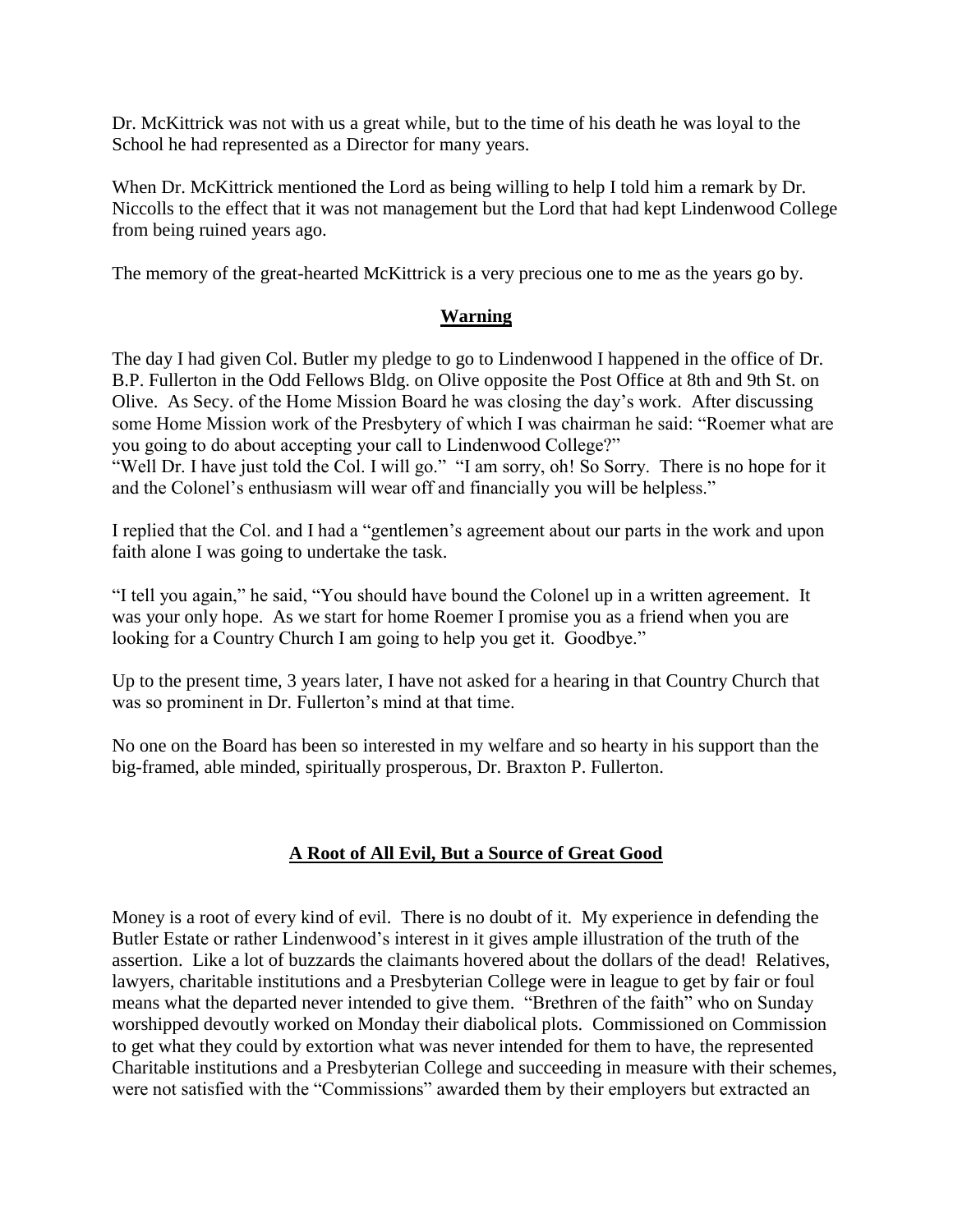additional fee from the College with the Christian injunction—"This must not be known to my clients." Westminster College, Fulton, Mo., is welcome to the \$80,000 it secured by joining the league of pirates, but the methods employed are not such as belongs to a Christian code of ethics. The \$5,000 additional lawyers fees charged to us was only natural to the practices of the underworld.

Some preachers on our Board were made aware by experience that there is often the opposite result from the sermons than intended.

Well: Money is a root of every kind of evil, but let us look on the good it can do and forget the sordidness of human nature. It's real mission is to bless not to blight.

# **Thomas H. Cobbs**

After the battle of dollars in the Butler Estate I would be remiss in my privilege not to mention the name of a man to whom Lindenwood owes it's greatest debt of gratitude for his honest, fearless and straight forward service in a time of it's greatest need. Some lawyers may be crooks but not Thomas H. Cobbs is practicing his Christian profession.

I think I was in position to know the trying circumstances leading up to his acceptance of the College case. I know also the "square shooter" that he was in all his dealings with his client and also with the adversary. To my mind he was more than a lawyer on all occasions. He was a Christian gentleman, than which a greater praise cannot be panned. He had his troubles within (for he was not heartily supported in the honest efforts by all members of the Board) and endless troubles without. (A greater gang of disputable foes parading as Christian leaders could hardly be imagined.)

My hat is off to Tom Cobbs, lawyer and Christian gentleman. He has proven the two are possible in one-lawyer and an honest man.

#### **Kurt Our Big Policeman Born Feb. 1, 1921 Died April 15, 1934**

When Dr. B. K. Stumberg brought him to the college a two months old pup we began a new experience in the raising of a dog. Kurt was the first police dog on campus. He was all legs and thin and large. He developed into one of the finest looking dogs that one would wish to see. He was powerful of body and possessed a face that was commanding. Strong yet gentle of spirit. A one man dog that loved his master above all others and was obedient to his every command. To the day of his death he bestowed his every affection upon him. His love and devotion was reciprocated by his master who was faithful to him the 13 years of his stay. When the end came on Sunday evening at 7:15 he passed to the great beyond with his head being voluntarily placed in his master's arms. He died in the President's office as the choir came from the Vesper service singing-"He leadeth me, oh blessed thought.

While holding his master first in affections he made up with all the men on the place and all loved him and when he passed on they encased him in a well made coffin and over his grave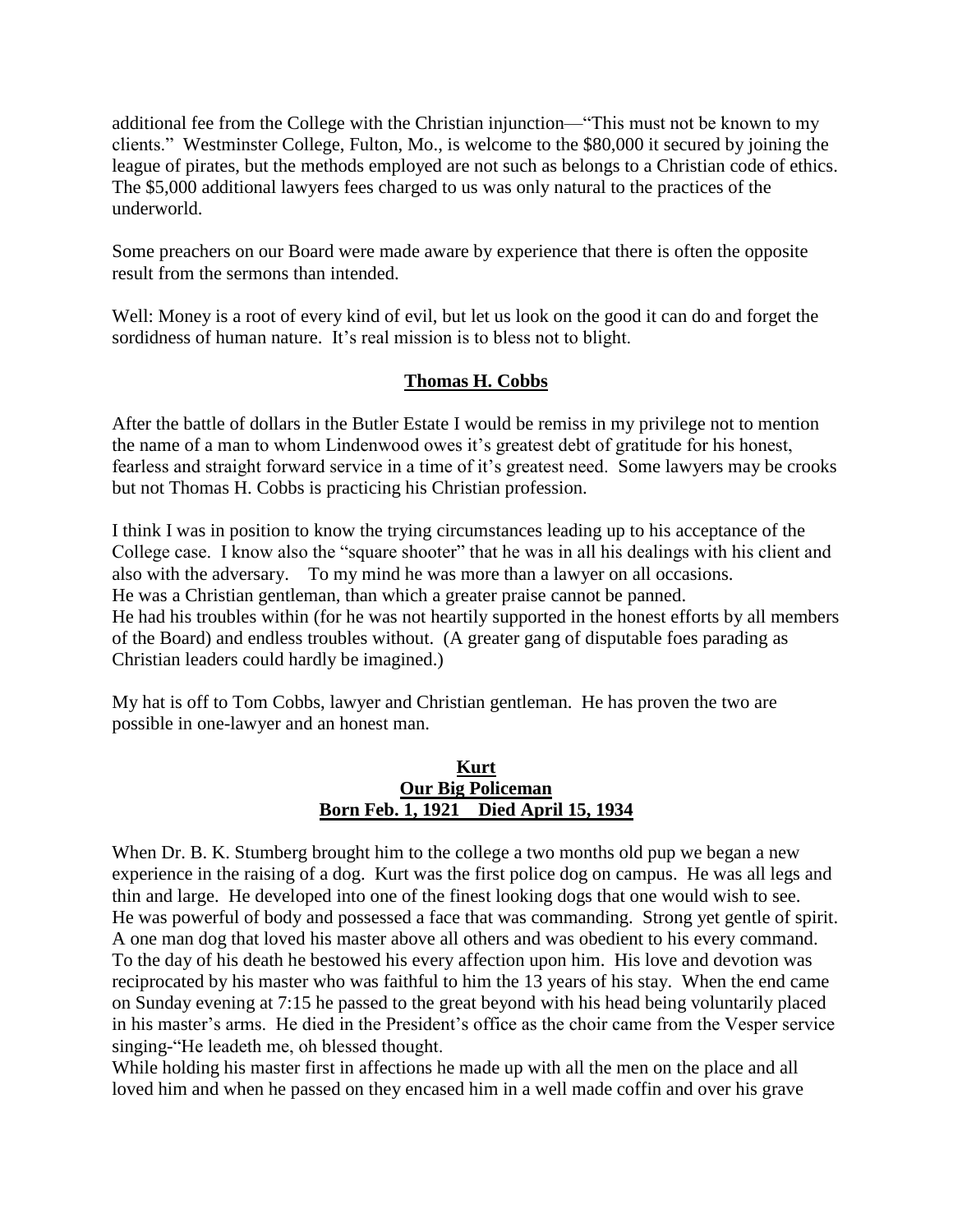shed many a tear. Kurt was very fond of Mrs. Roemer and when she was alone in the house at night he felt it his bounden duty to guard the gables. To the women in the office, he was friendly with and appreciated their caresses. To Miss Pook, the Bursar and Miss Waye her assistant he was particularly courteous and would heed their admonitions. He was always ready to be attentive to Miss Foster, the dietitian. There was diplomacy in that for Kurt always loved a good meal. He paid little attention to students but female members of the faculty he would escort to the door of their homes when they were on the campus at night. Some rewarded him with a piece of cake at the end of the journey.

Kurt was a born policeman. He came from aristocratic German lineage. Kurt von Linderholz was his full title. From 11 p.m. to 6 a.m. he made the rounds with the night men. When they "rang in" on the clocks of the dorm he surrounded the building to see that everything was O.K. He refused to work with an un-uniformed watchman. When the cap and brass buttons were on he found someone of his own standing. There are immeasurable good qualities of the dog that could be mentioned. He had not a mean trait in him. He was one of God's noblemen in the Kingdom of Dogdom. When his spirit winged it's way to the great beyond we are sure the great Master said to him—"Kurt you have been faithful unto death enter into the joy of your Master."

He has left us no more to return to our campus. All hail to you Kurt! You were worthy of all our love while you lived and all the tears we shed when you left us. Though dead he yet speaketh.

#### **Snooks**

The little fox terrier, beloved by all who knew him, is no more. On this day, Sunday December 15, 1929, his spirit winged its way to the great beyond from whence no doggie returns in the flesh to his master.

He came to Lindenwood College Campus the summer of 1926. From whence he came and to whom he belonged no one even knew. He just came, a pup of twelve or fifteen months of age. He met our Bobby, a police pup of three months and at once a life friendship was formed. They were loyal to each other to the time when Snook's little body was taken to the veterinary, Dr. Wayne O'Neal in St. Charles, for treatment. This was Wednesday, December 11, 1929. Four days after he became so helpless that his end was humanely hastened a few hours before he would have died. He was saved the final agony when it was certain he had no chance to live.

The going of Snook's cause many a tear to be shed and many a heart to feel sad. Joe Weirs, whom Snooks loved and looked up to in reverence, gave way to tears. His "little helper" would no longer travel together over the campus and to the college farm. No longer could he visit the traps set for rats will Snooks at his side to assist him put an end to those who still lived. Snooks was so familiar with the raps that he visited them along when Joe failed to appear for a day.

Mrs. Roemer and her husband had a cry over the going of our little dog. We were not ashamed to visibly mourn for our speechless friend whom we loved and were loved by him.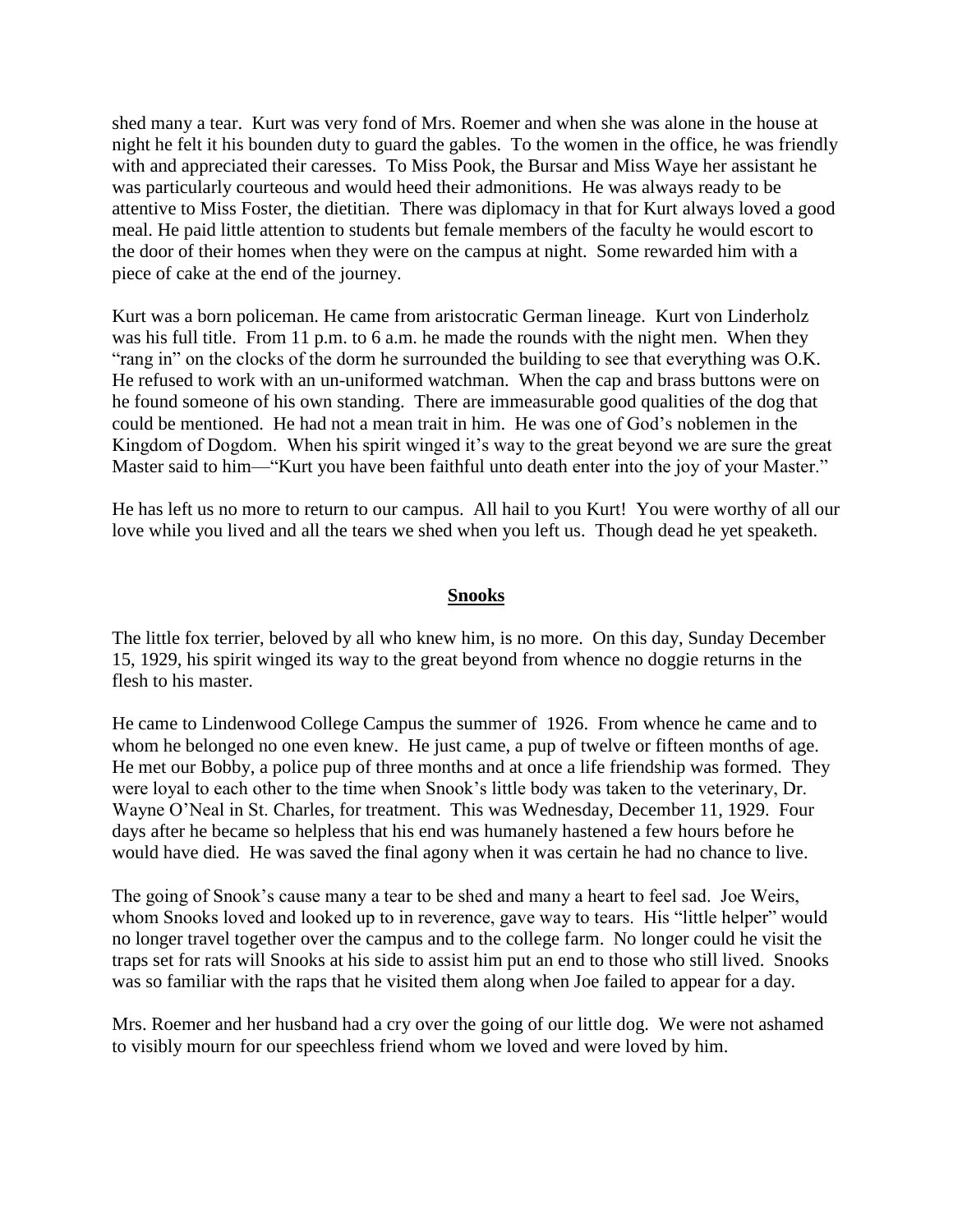The vacant chair in which he slept in our bed-room recalls hallowed memories of his companionship and guardianship.

Snooks we called him not knowing what he might have been called by his former owners. He accepted his new name gracefully and responded lovingly to it.

Snooks possessed an unusual personality. His coming was resisted by he overcame that by his persistence and love for "Bobby." He was out at 7 a.m. with Joe when he came to work. At 5 p.m. when Joe went home Snooks stopped at the "Gables" for the night. He knew when Sunday came and Joe was not expected.

Snooks had an uncanny intelligence. He had the "sixth sense" of discerning what was going to happen and the part he was going to take. He loved to bark at the heels of the students to make the girls jump, but he would never bite.

Although immunized for Rabies in August 1929 the immunity failed when he was bitten by a mad dog and he succumbed to the "Dumb Rabies."

Snooks has left us in body but not in memory. He still lives with us in pleasant recollections. He made life a little brighter for us by his presence. May the God of good doggies have a rich reward for a life well spent on earth.

### **Bobbie**

Beloved police dog of Dr. and Mrs. Roemer. Born May 2 1926. Died October 20, 1937. Age 11 years, 5 months, 18 days.

Bobbie was a female dog. She came by her name in this manner. When Dr. B.K. Stumberg gave her to Mrs. Roemer she was 2 months old and was unnamed. The delicate little pup was called baby. When she developed into larger proportions we called her Bobbie. From time of her entrance into our home until her death day Mrs. Roemer always addressed her as "My Baby." Bobbie was a most affectionate dog and received in return the caresses of her one and friends o the campus. She was conservative in forming close friendships. Miss, Anabelle Foster, dietitian, looked after her when we were away on or vacations. On Saturday afternoons when Mrs. Roemer and I usually went to St. Louis Bobbie and Miss Foster "kept house" at the gables until our return in the evening. "The ladies of the office"-Miss Ethel B. Cook – Miss Cora Waye, Mrs. Agnes Zeisler were other favorites.

Bobbie was our "talking dog." When we returned home after an absence he tried to tell us what had transpired. When he was away from us for a time, he always had much to say in his dog language. We didn't understand it but for 5 minutes at a time he would try to make known his experiences. As a member of our household she tried to make all visitors welcome by her cordial greetings, Mrs. Roemer was the idol of her life and when she was indisposed or sick she immediately went to her from consolation and help in her distress.